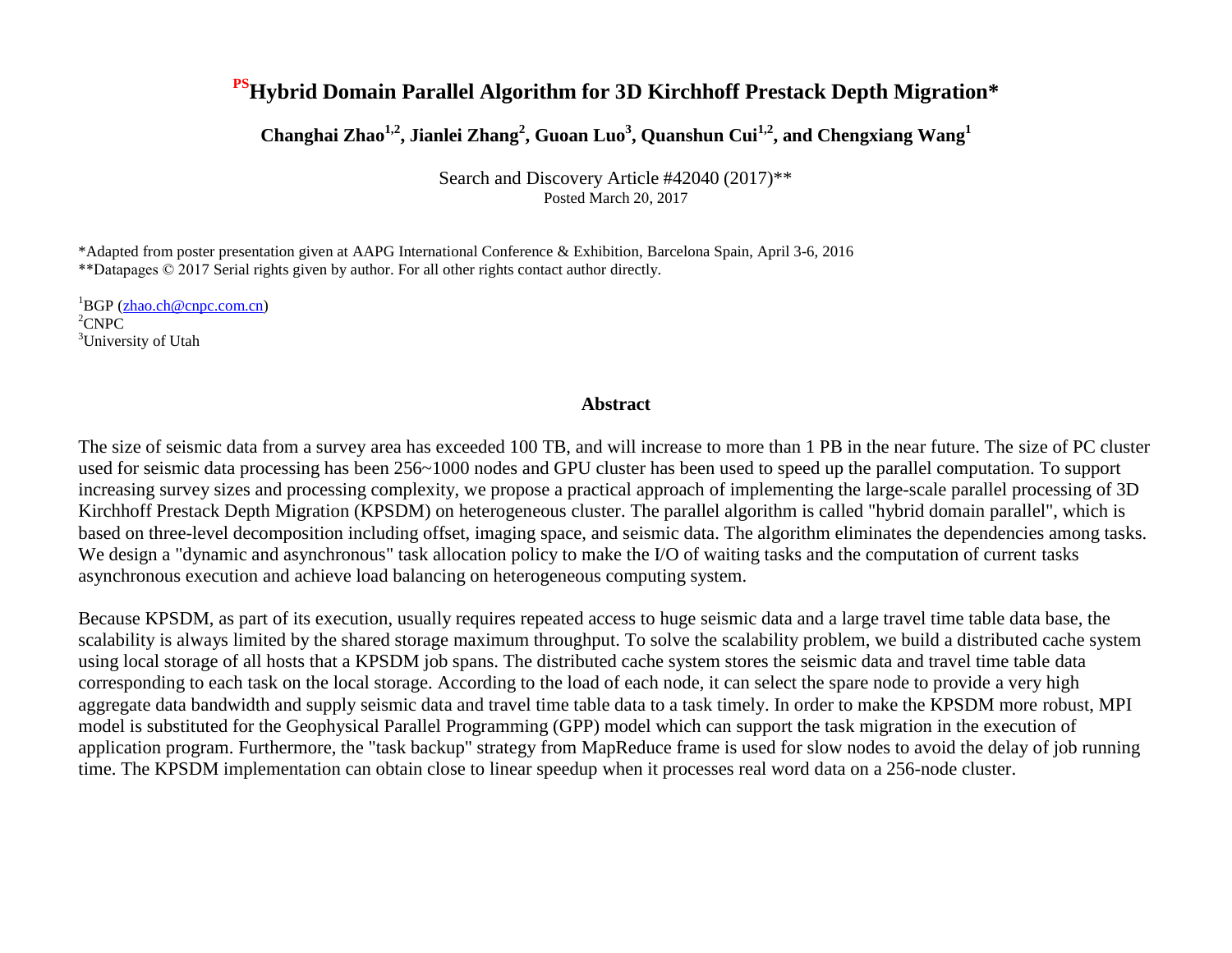#### **References Cited**

Addair, T.G., D.A. Dodge, W.R. Walter, and S.D. Ruppert, 2014, Large-scale seismic signal analysis with Hadoop: Computers & Geosciences, v. 66, p. 145-154.

Chang, H., J.P. VanDyke, M. Solano, G.A. McMechan, and D. Epili, 1998, 3-D prestack Kirchhoff depth migration: From prototype to production in a massively parallel processor environment: Geophysics, v. 63, p. 546-556.

Huazhong, Wang, Liu Shaoyong, Kong Xiangning, Cai Jiexiong, and Fang Wuba, 2012, 3D Kirchhoff PSDM for large-scale seismic data and its parallel implementation strategy: OGP, v. 47, p. 404-410.

Rastogi, R., A. Srivastava, K. Khonde, K.M. Sirasala, A. Londhe, and H. Chavhan, 2015, An efficient parallel algorithm: Poststack and prestack Kirchhoff 3D depth migration using flexi-depth iterations: Computers & Geosciences, v. 80, p. 1-8.

Panetta, J., P.R.P. de Souza Filho, C.A. Da Cunha Filho, F.M.R. Da Motta, S.S. Pinheiro, I. Pedrosa, 2007, Computational characteristics of production seismic migration and its performance on novel processor architectures: 19th International Symposium on Computer Architecture and High Performance Computing, p. 11-18.

Panetta, J., T. Teixeira, P.R.P. de Souza Filho, C.A. Da Cunha Filho, D. Sotelo, and F.M. Roxo Da Motta, 2011, Accelerating time and depth seismic migration by CPU and GPU cooperation: International Journal of Parallel Programming, p. 1-23.

Li, J., D. Hei, and L. Yan, 2009, Partitioning algorithm of 3-D prestack parallel Kirchhoff depth migration for imaging spaces: Eighth International Conference on Grid and Cooperative Computing, p. 276-280.

Cunha, C.A., J. Pametta, A. Romanelli, and I. Pedrosa, 1995, Compression of traveltime tables for prestack depth migration: presented at the SEG Technical Program, Expanded Abstracts.

Alkhalifah, T., 2006, The many benefits of traveltime compression for 3D prestack Kirchhoff migration: 68th EAGE Conference & Exhibition,.

Alkhalifah, T., 2011, Efficient traveltime compression for 3D prestack Kirchh off migration: Geophysical Prospecting, v. 59, p. 1-9.

Davide Teixeira, A.Y., and Sampath Gajawada, 2013, Implementation of Kirchhoff prestack depth migration on GPU: presented at the SEG Technical Program, Expanded Abstracts.

Schroeder, B., and G.A. Gibson, 2010, A large-scale study of failures in high-performance computing systems: IEEE Transactions on Dependable and Secure Computing, v. 7, p. 337-350.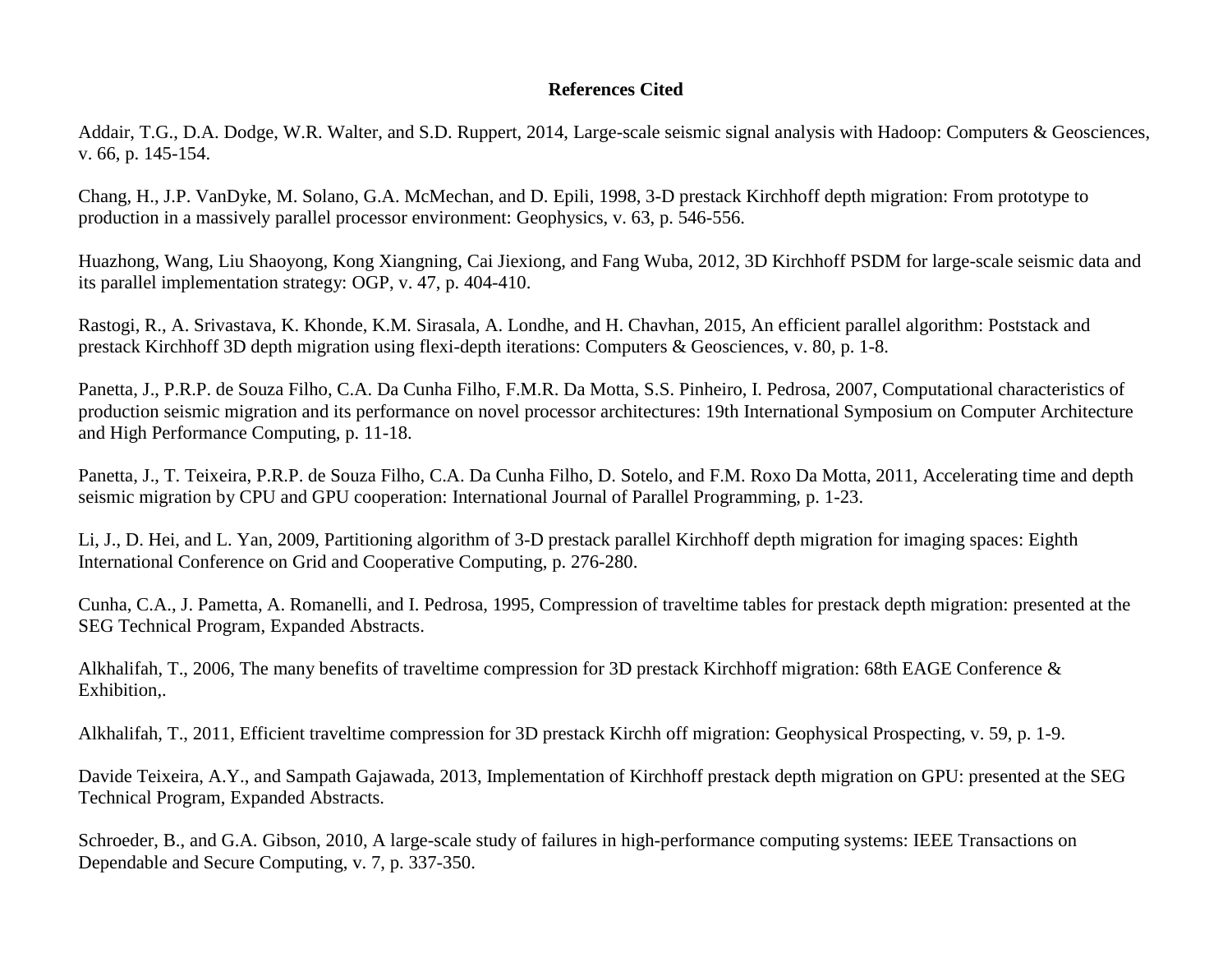Cappello, F., A. Geist, W. Gropp, S. Kale, B. Kramer, and M. Snir, 2014, Toward exascale resilience: 2014 update: Supercomputing frontiers and innovations, v. 1.

Dean, J., and S. Ghemawat, 2008, MapReduce: simplified data processing on large clusters: Commun. ACM, v. 51, p. 107-113.

Qi, C., L. Cheng, and X. Zhen, 2014, Improving MapReduce performance using smart speculative execution strategy: IEEE Transactions on Computers, v. 63, p. 954-967.